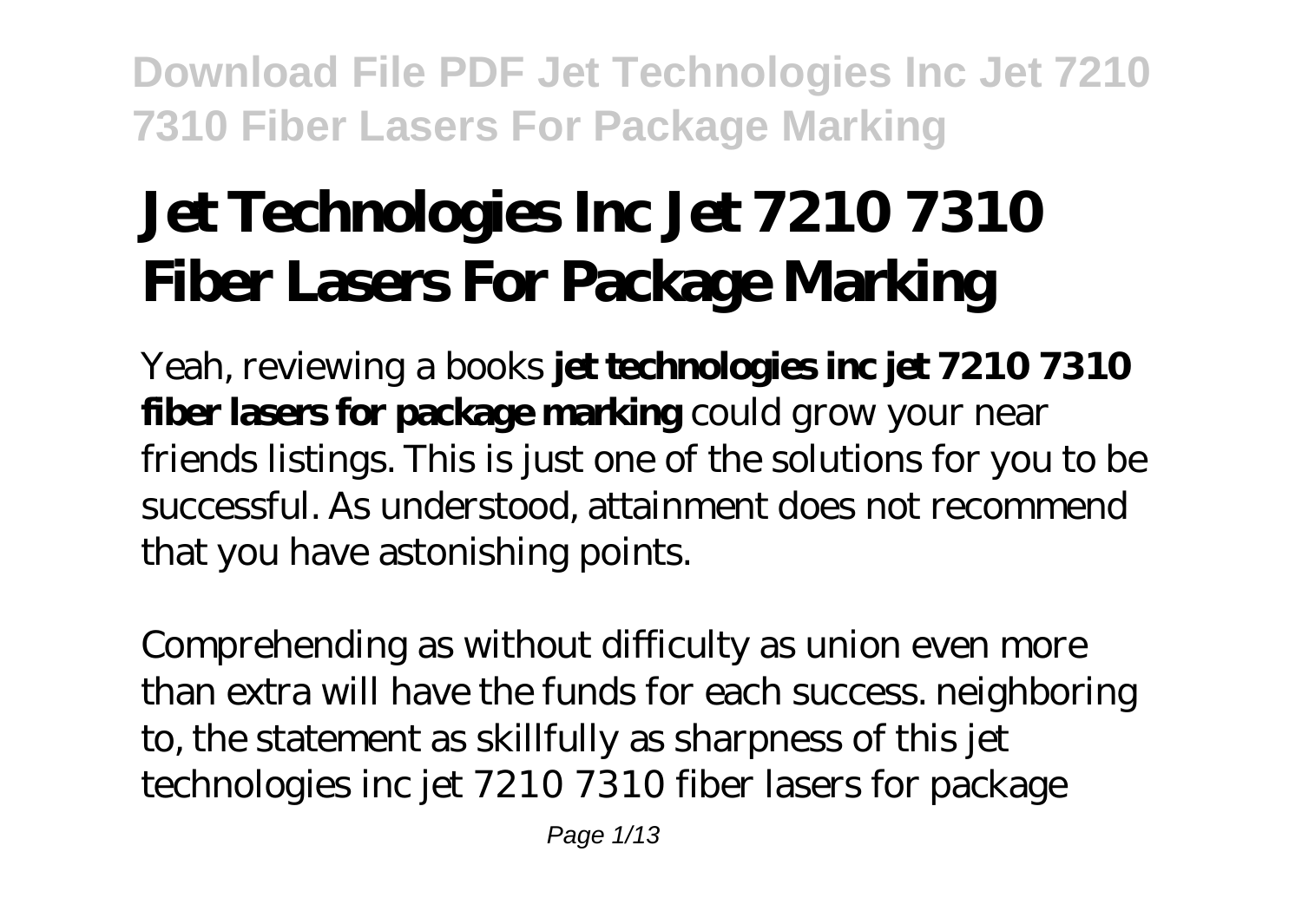marking can be taken as skillfully as picked to act.

Read Print is an online library where you can find thousands of free books to read. The books are classics or Creative Commons licensed and include everything from nonfiction and essays to fiction, plays, and poetry. Free registration at Read Print gives you the ability to track what you've read and what you would like to read, write reviews of books you have read, add books to your favorites, and to join online book clubs or discussion lists to discuss great works of literature.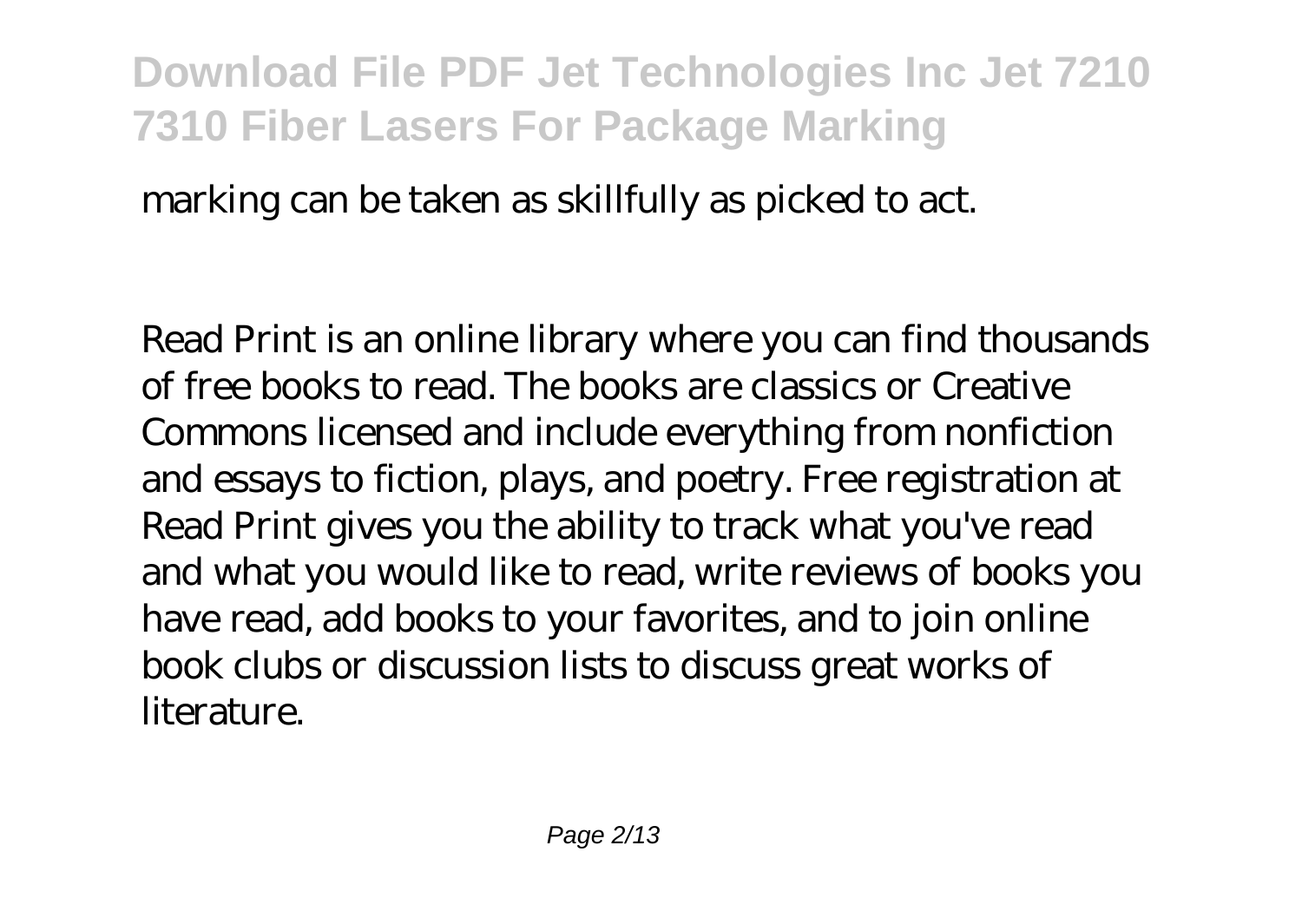### **Jet Technology rebuilds/remanufactures Halm Jet and Super ...**

Jet Insurance Company Insurance Sacramento, CA 160 followers Making surety bonds an easy and affordable process for small to mid-size businesses.

**FBO, Jets, Business Jet Charter, Corporate Jet Charter ...** Jet Technologies is located outside of Milwaukee in New Berlin, Wisconsin. James Holle, an electrical engineer formerly from Allen Bradley, established Jet in 1971, constituting the first generation. Today, we continue to be family-owned and operated by the company president, Jason Holle (son of the founder).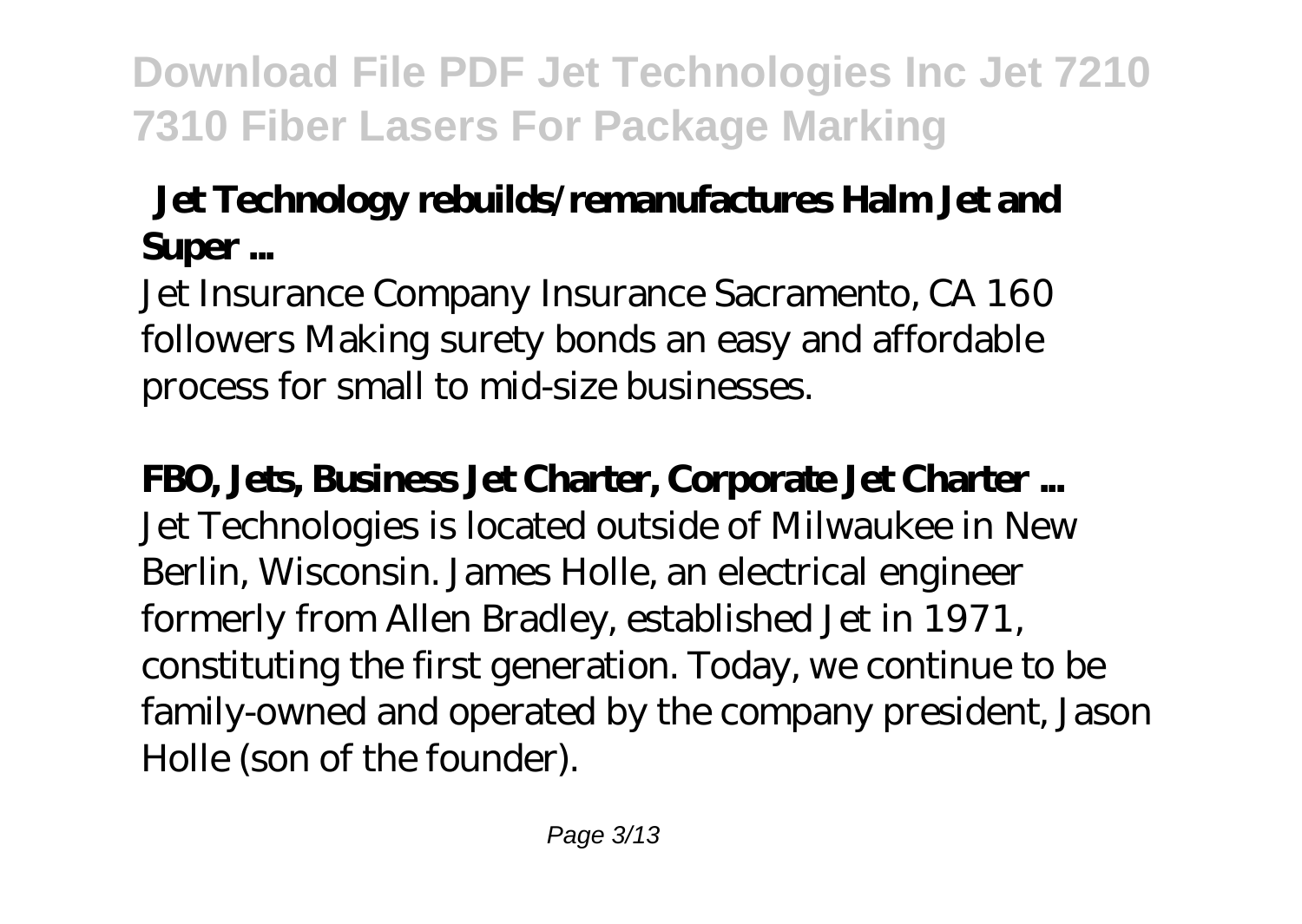#### **JET – Jiangnan Environmental Technology Inc.**

Jet Technologies. 189 likes · 4 talking about this. Jet Technologies is a specialist distributor of products to the packaging industry, industrial manufacturing industry & print and finishing industry.

### **Jet Technologies, Inc**

Issue EADS Technology Advantage Benefits; Meet Air Quality Emission Compliance: SO 2 compliance - Hi efficiency removal capable of meeting the world's most stringent air quality regulations. Potential for NOx and Particulate Matter polishing. Environmental Air Quality emission excursions minimized to eliminate fines by the EPA and keeps the local power station off the front page of the ... Page 4/13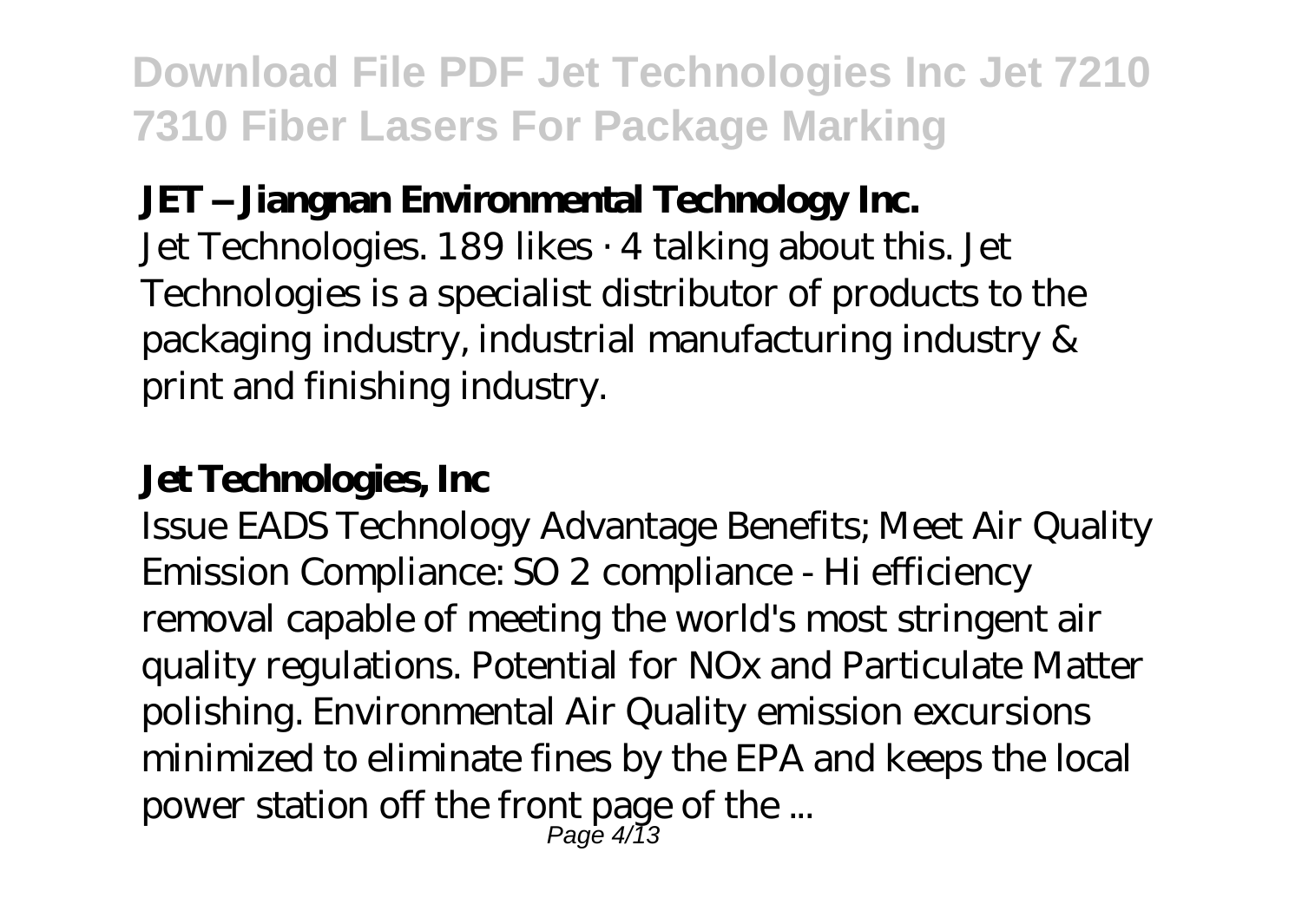### **Jet Technologies | Facebook**

V7210 is an acetone/ethanol based make-up. Gain insight into Videojet's history, our industry leading solutions and how 4,000+ associates across the globe achieve amazing results as One Videojet under the framework of our Guiding Principles.

#### **Jet Tech International, Inc.**

Jet technologies Inc. in Valencia, California provides the best in waterjet machining, engineering and prototyping services in the industry. 27520 Avenue Hopkins Unit E Valencia, CA 91355 Voice/Video: 661 702 1183 Fax: 661 702 1184 Email Us: JET Technologies is a diverse capabilities company Page 5/13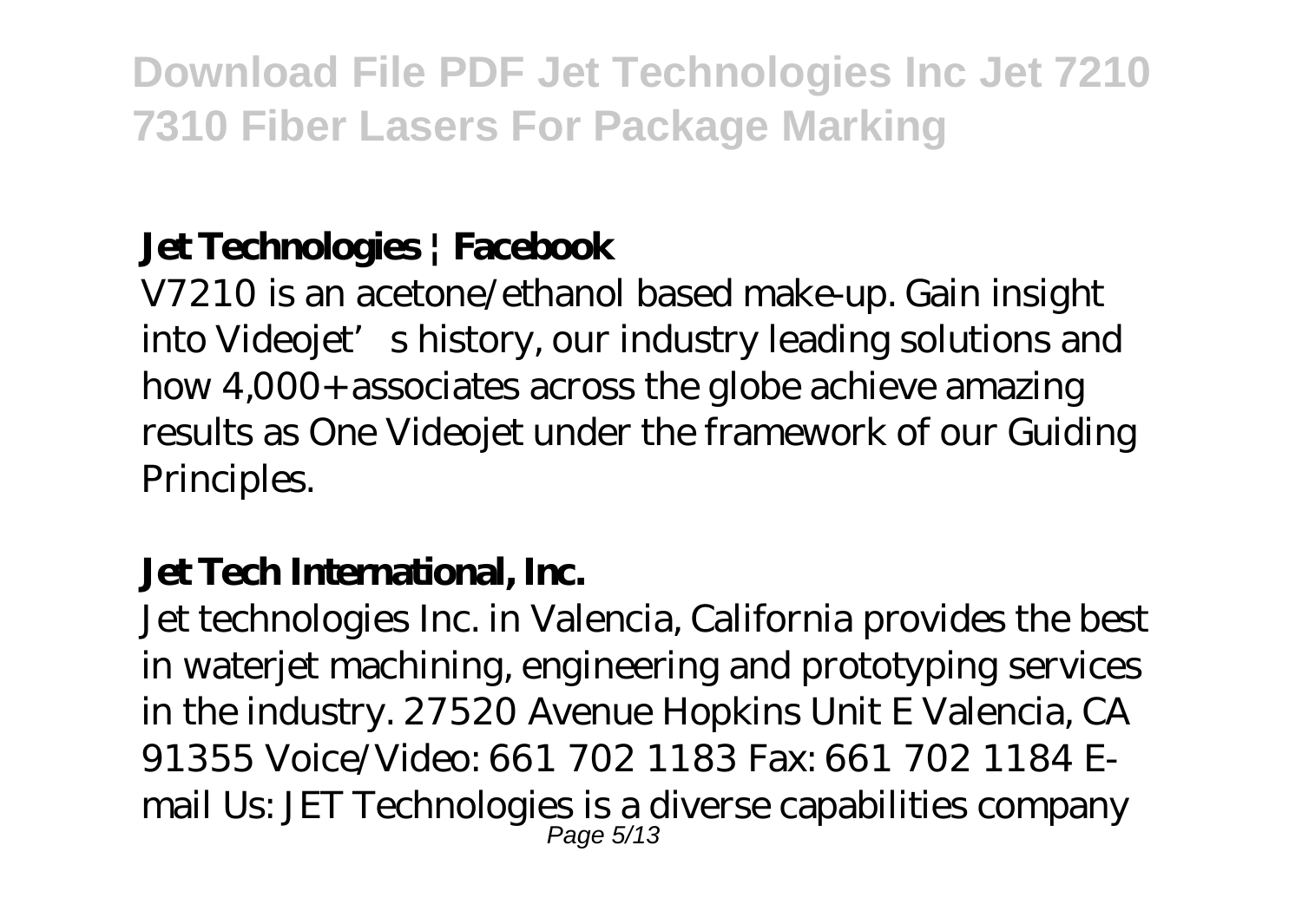offering contract services in areas of engineering ...

#### **Laser Marking Systems ideoje Vt 7210/7310**

Jet Technologies, Inc. is a multi-faceted company focusing on custom CNC fabrication and assembly of flat stock materials. Our capabilities are endless. We have designed products for a diversified group of markets including marine, medical trades, mass transit, recreational vehicle, food preparation and several others. We can fabricate any flat stock material for virtually every application ...

#### **Operating Instructions Videojet 7210 Videojet 7310**

With this in mind, Jet Tech International, Inc. (JTI) was born. A customer-service-oriented company with one goal in mind: Page 6/13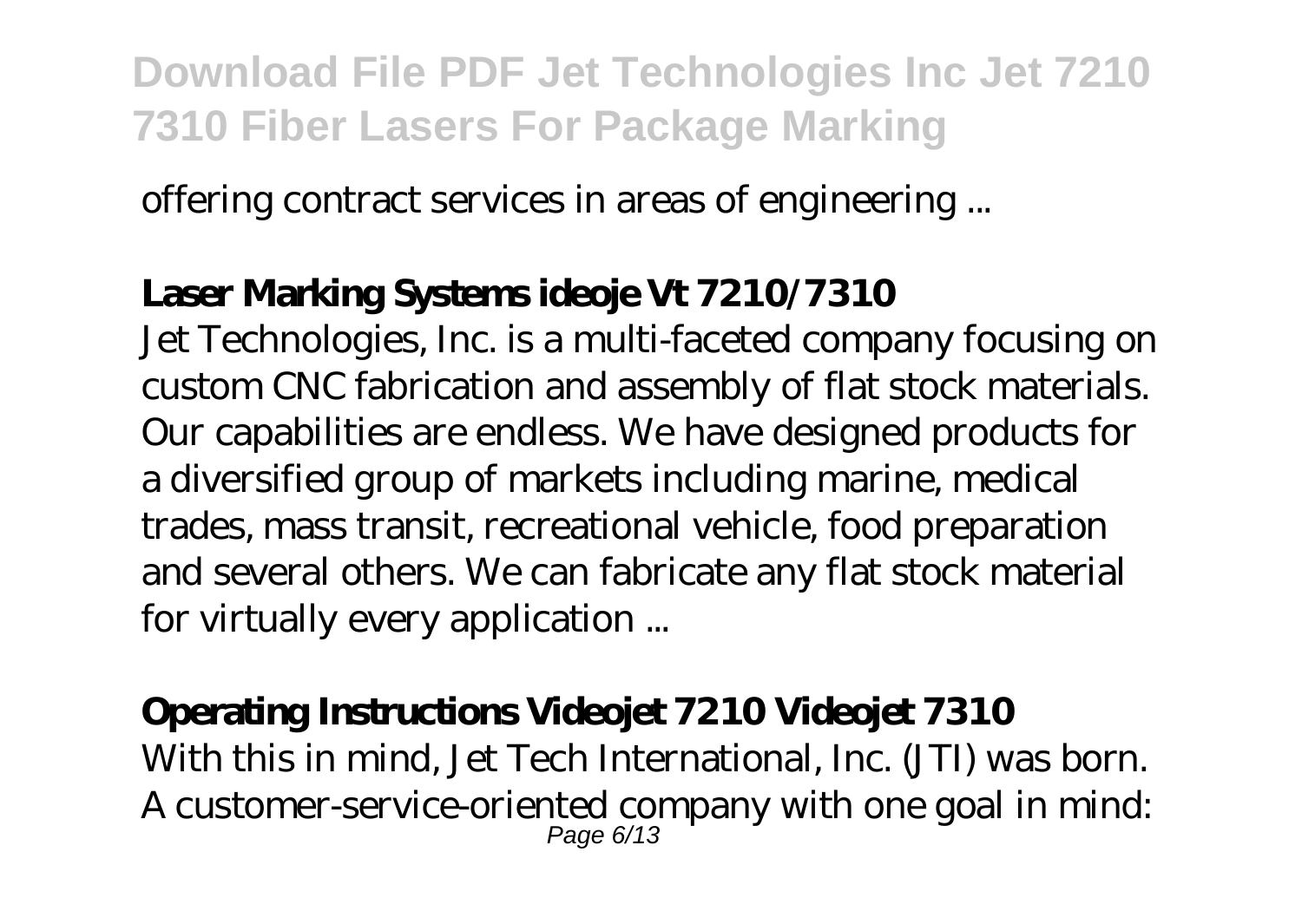become the most reliable spare parts supplier to select customers around the world. Welcome to Jet Tech International, Inc.

### **Jet Technologies, Inc. - Thermoforming**

Jet Technologies, Inc. is a multi-faceted company focusing on custom CNC fabrication and assembly of flat stock materials. Our capabilities are endless. We have designed products for a diversified group of markets including marine, medical trades, mass transit, recreational vehicle, food preparation and several others. We can fabricate any flat stock material for virtually every application ...

#### **Jet Technologies, Inc. - Heat Bending**

Page 7/13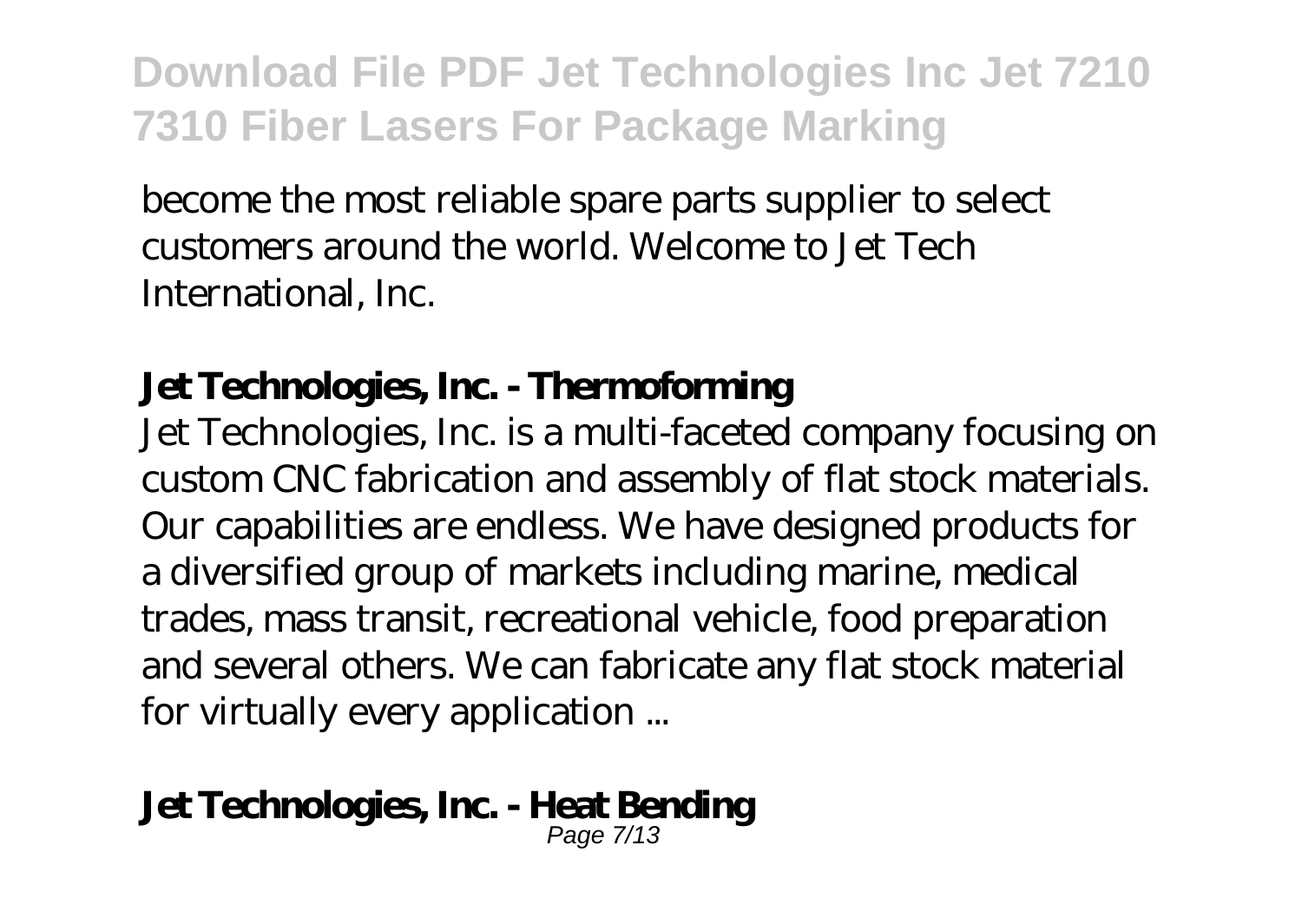Jet Technologies, Inc. is a multi-faceted company focusing on custom CNC fabrication and assembly of flat stock materials. Our capabilities are endless. We have designed products for a diversified group of markets including marine, medical trades, mass transit, recreational vehicle, food preparation and several others. We can fabricate any flat stock material for virtually every application ...

#### **Ink Technologies**

FBO, Jets, Business Jet Charter, Corporate Jet Charter, Aircraft maintenance, Private jet, Aviation, Air Taxi - Jet Aviation

### **Jet Technologies Inc Jet 7210**

Page 8/13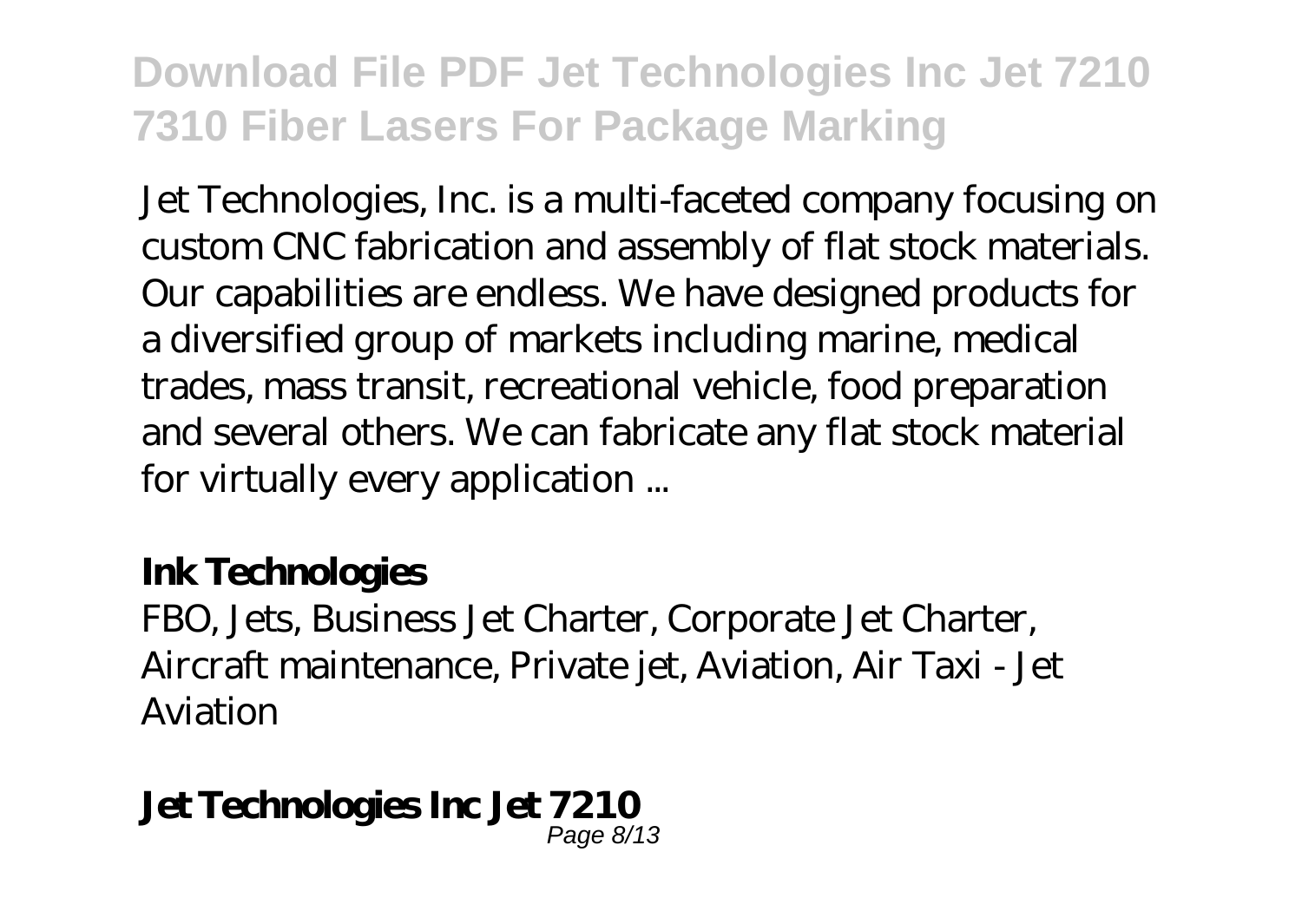Jet Technologies, Inc. is a multi-faceted company focusing on custom CNC fabrication and assembly of flat stock materials. Our capabilities are endless. We have designed products for a diversified group of markets including marine, medical trades, mass transit, recreational vehicle, food preparation and several others. We can fabricate any flat stock material for virtually every application ...

**V7210-D and V7210-L Videojet Continuous Inkjet Make-Up**

Established in 1997, Jet Technologies is located at 27520 Avenue Hopkins Ste E in Valencia, CA - Los Angeles County and is a business listed in the categories Machine Shops Cnc Machining, Repair Services, Machine Shops, Automotive Machine Shop Repair, Other Personal And Household Goods Page 9/13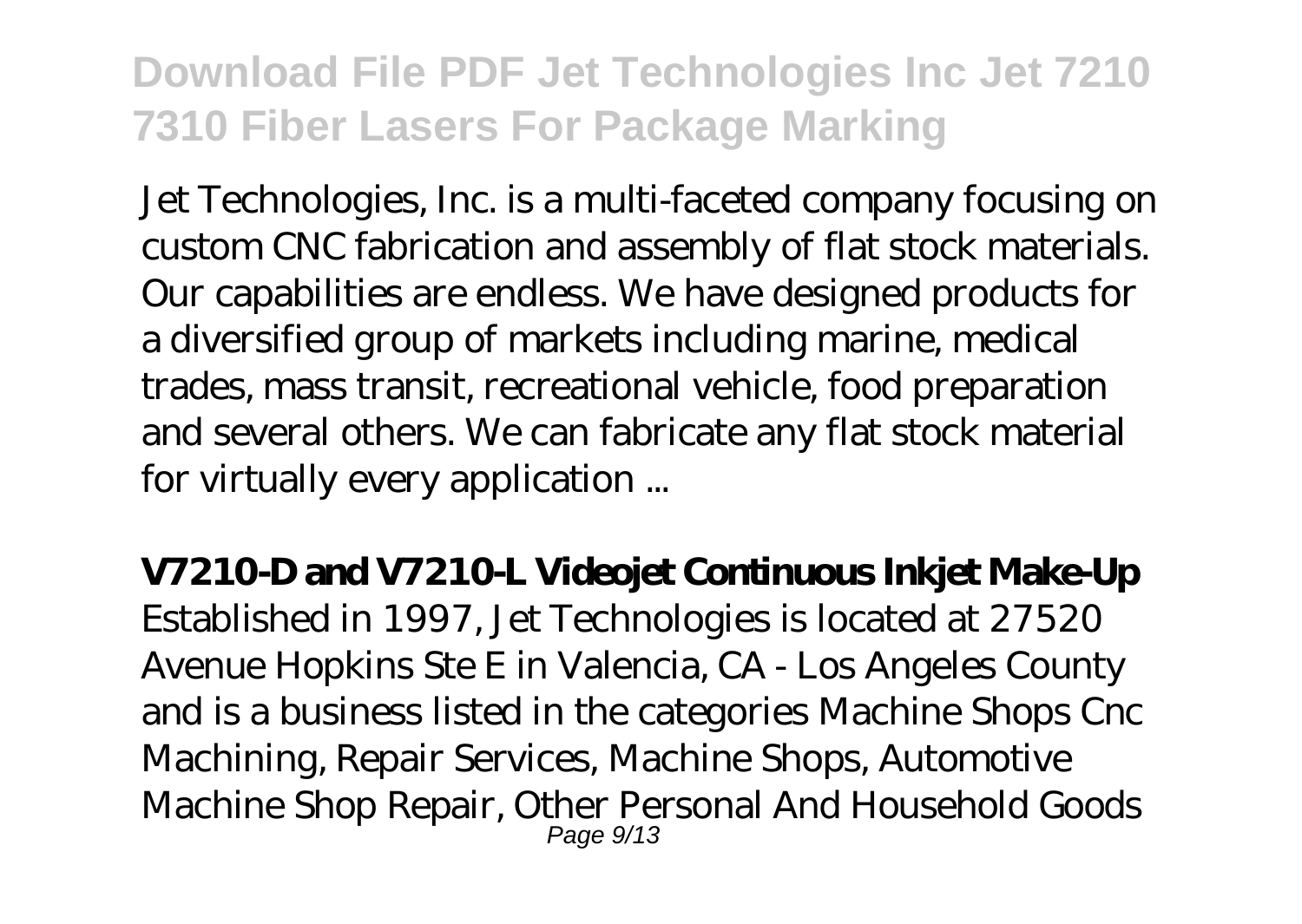Repair And Maintenance, Repair Shops And Related Services, Nec and Auto Machine Shop Services.

#### **Jet Technologies - About**

Technologies Inc. directly. Strictly follow the instructions! If you need help.....please contact Videojet Technologies Inc. at 1-800-843-3610 (for all customers within the ... the laser system. Videojet 7210 Videojet 7310. Laser. Laser. Videojet Technologies Inc. The . The ...

#### **Jet Technologies, Inc. - Featured Markets**

ideoje Vt ® 7210/7310 The 7210 and 7310 pulsed fiber laser marking systems deliver versatile, permanent coding with a small footprint and low maintenance. Small size. High Page 10/13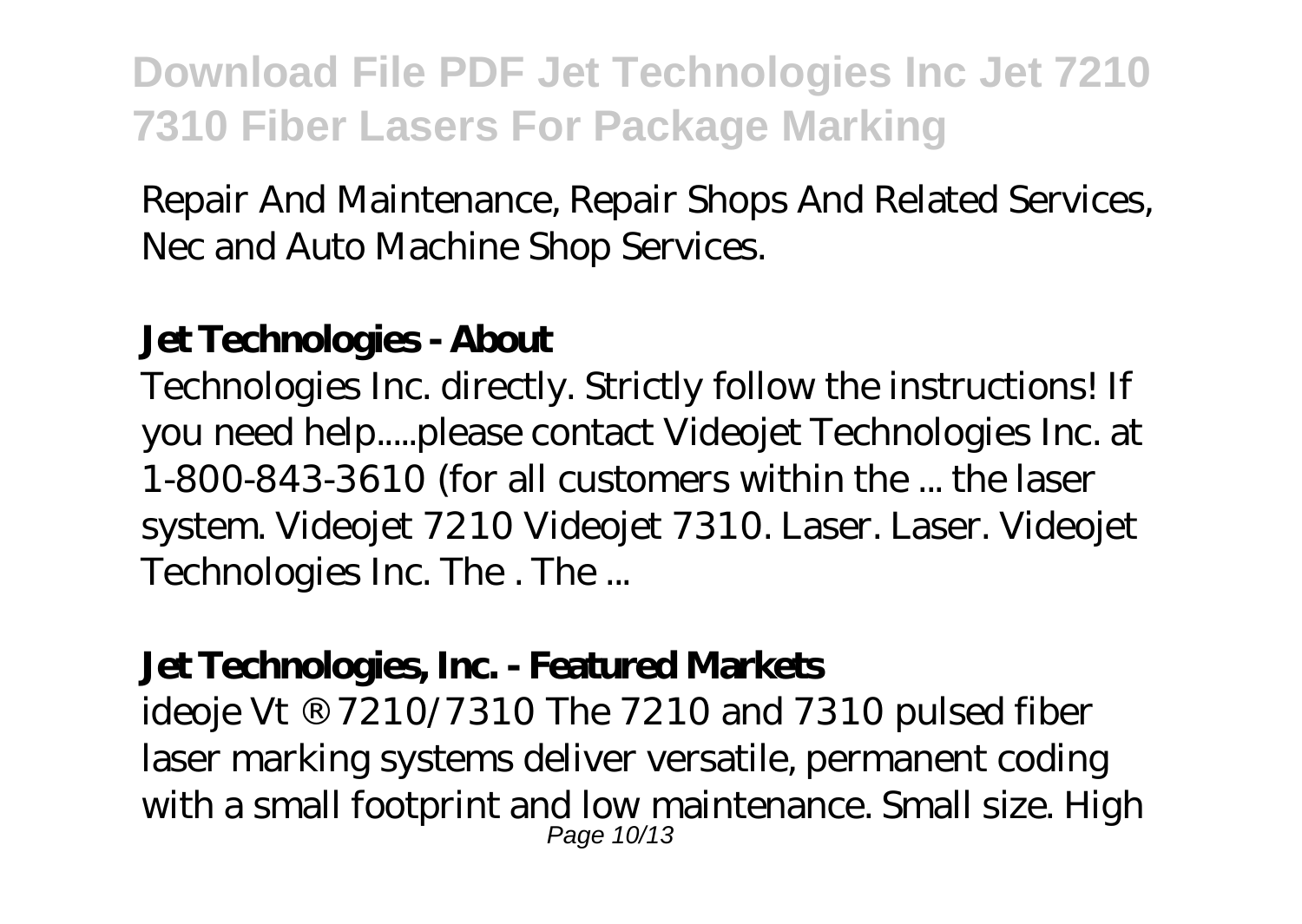quality marks. Low maintenance. The Videojet 7210 (10 Watt) and 7310 (20 Watt) pulsed fiber lasers are the most compact, versatile and

### **Jet Insurance Company | LinkedIn**

We would like to show you a description here but the site won't allow us.

# **Jet Technologies - Machine Shops CNC Machining - 27520 ...**

JET Technologies, Inc. Machine Shop. Multi Location Business Find locations. Business Profile. ... Inc., separately incorporated Better Business Bureau organizations in the US, Canada and Mexico ...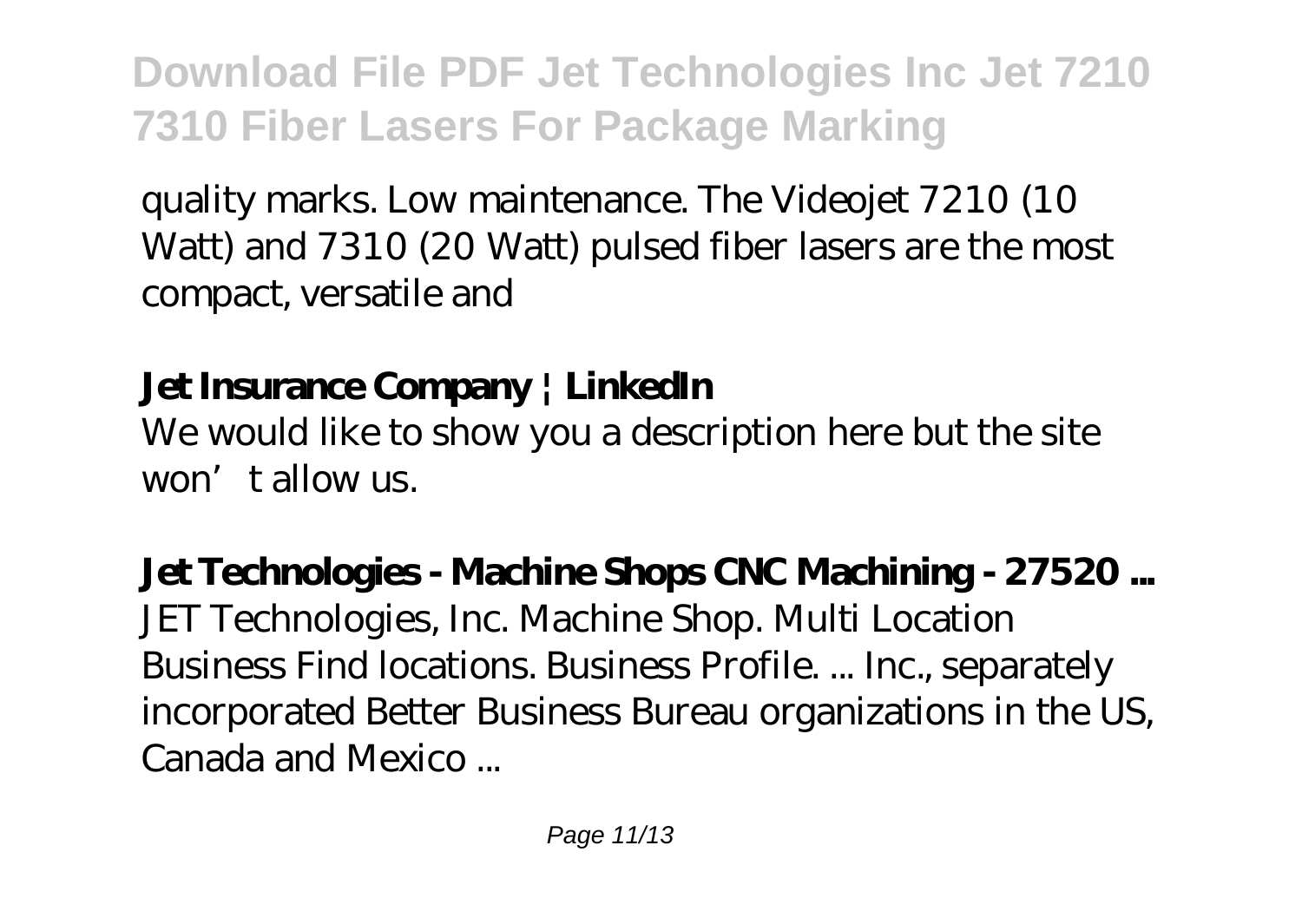#### **Jet Technologies, Inc. - Welcome to Jet Technologies**

Jet Technologies, Inc. is a multi-faceted company focusing on custom CNC fabrication and assembly of flat stock materials. Our capabilities are endless. We have designed products for a diversified group of markets including marine, medical trades, mass transit, recreational vehicle, food preparation and several others. We can fabricate any flat stock material for virtually every application ...

#### **Jet Technologies, Inc. - CNC Fabrication**

Jet Technology R&R, llc is dedicated to manufacturing highquality, cost-effective repair parts for Halm Jet and Super Jet presses and for the F.J. Smithe line of envelope converters.. We commit to envelope printing shops we will provide Page 12/13